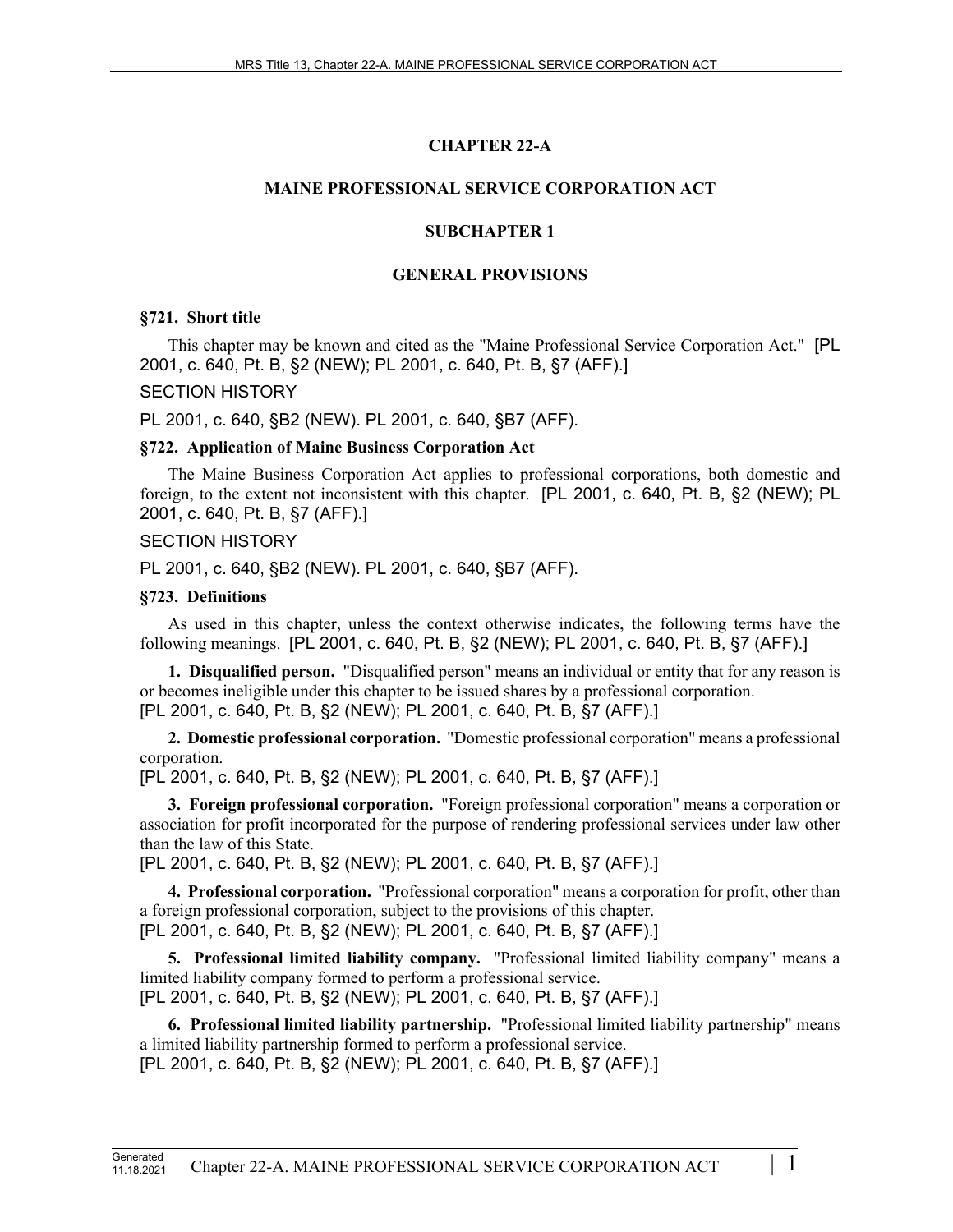**7. Professional service.** "Professional service" means the professional services provided by the following persons to the extent they are required to be licensed under state law:

A. Accountants, advanced practice registered nurses, attorneys, chiropractors, dentists, optometrists, osteopathic physicians, physicians and surgeons, physician assistants, podiatrists, registered nurses and veterinarians; and [PL 2001, c. 640, Pt. B, §2 (NEW); PL 2001, c. 640, Pt. B, §7 (AFF).]

B. Any person not listed in paragraph A who is required by state law to have a license as a precondition to engaging in that person's profession. [RR 2001, c. 2, Pt. A, §16 (COR); RR 2001, c. 2, Pt. A, §17 (AFF).]

[RR 2001, c. 2, Pt. A, §16 (COR); RR 2001, c. 2, Pt. A, §17 (AFF).]

**8. Qualified person.** "Qualified person" means an individual, general partnership, professional limited liability company, professional limited liability partnership, other professional corporation or other entity or trust that is eligible under this chapter to be issued shares by a professional corporation or any other entity that is authorized by statute to provide the same professional service provided by the professional corporation.

[PL 2003, c. 344, Pt. B, §1 (AMD).]

SECTION HISTORY

RR 2001, c. 2, §A16 (COR). RR 2001, c. 2, §A17 (AFF). PL 2001, c. 640, §B2 (NEW). PL 2001, c. 640, §B7 (AFF). PL 2003, c. 344, §B1 (AMD).

#### **SUBCHAPTER 2**

#### **CREATION**

#### **§731. Election of professional corporation status**

**1. Mandatory coverage.** A qualified person performing any professional service described in section 723, subsection 7, paragraph A desiring to form a corporation shall incorporate as a professional corporation.

[PL 2001, c. 640, Pt. B, §2 (NEW); PL 2001, c. 640, Pt. B, §7 (AFF).]

**2. Optional coverage.** A qualified person or persons performing any professional service described in section 723, subsection 7, paragraph B desiring to form a corporation may incorporate as a professional corporation.

[PL 2001, c. 640, Pt. B, §2 (NEW); PL 2001, c. 640, Pt. B, §7 (AFF).]

**3. Filing requirement.** One or more persons may incorporate a professional corporation by delivering to the Secretary of State for filing articles of incorporation that state that the corporation is a professional corporation and the corporation's purpose is to render the specified professional service. [PL 2001, c. 640, Pt. B, §2 (NEW); PL 2001, c. 640, Pt. B, §7 (AFF).]

**4. Election to be covered.** A corporation incorporated under a general law of this State may elect professional corporation status by amending its articles of incorporation to comply with subsection 3 and section 736.

[PL 2001, c. 640, Pt. B, §2 (NEW); PL 2001, c. 640, Pt. B, §7 (AFF).]

SECTION HISTORY

PL 2001, c. 640, §B2 (NEW). PL 2001, c. 640, §B7 (AFF).

**§732. Purposes**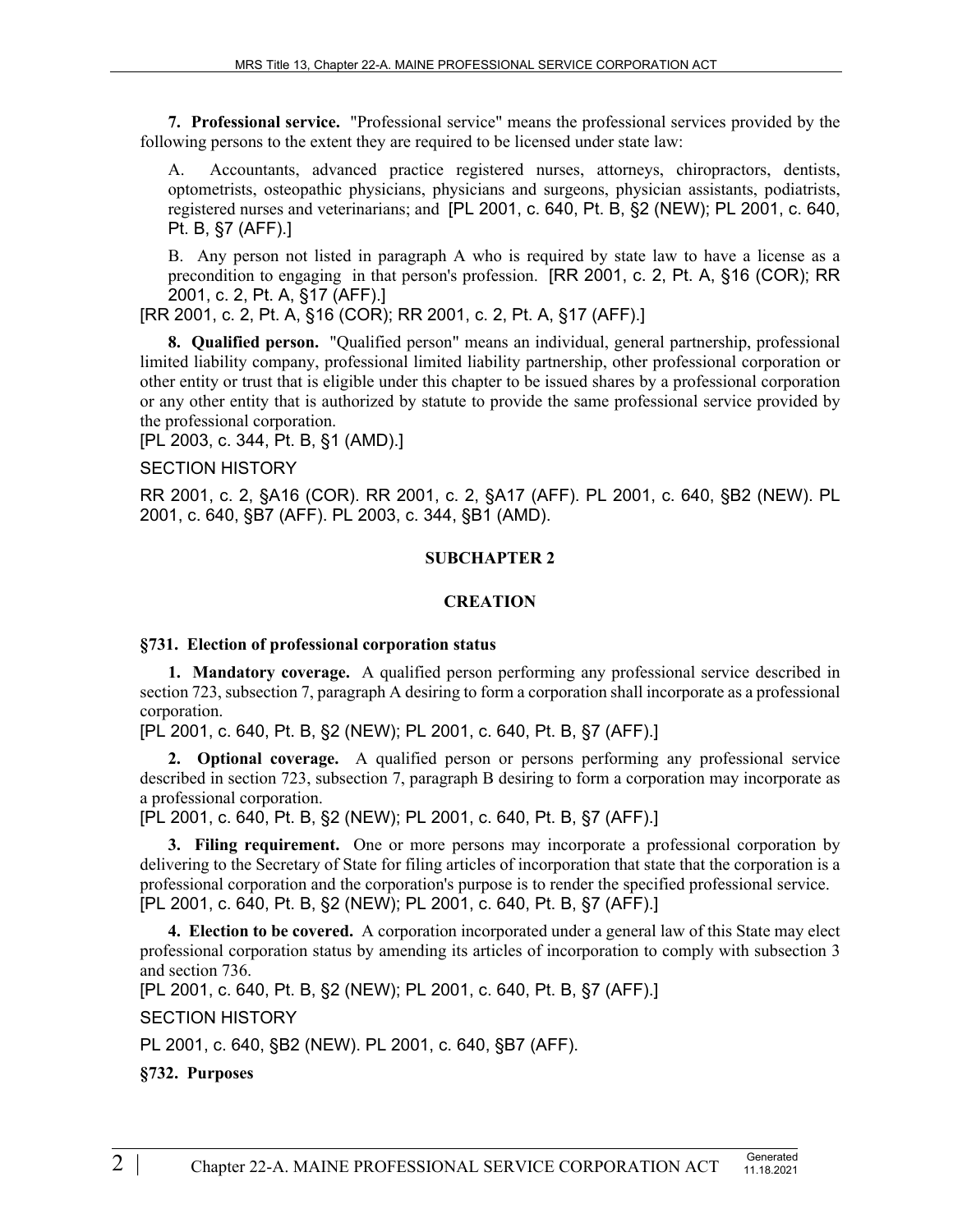**1. Single profession.** Except to the extent authorized by subsections 2 and 3, a corporation may elect professional corporation status under section 731 solely for the purpose of rendering professional services, including services ancillary to them, and solely within a single profession. [PL 2001, c. 640, Pt. B, §2 (NEW); PL 2001, c. 640, Pt. B, §7 (AFF).]

**2. Multiple professions.** A corporation may elect professional corporation status under section 731 for the purpose of rendering professional services within 2 or more professions and for the purpose of engaging in any lawful business authorized by Title 13‑C, section 301, to the extent the combination of professional purposes or of professional and business purposes is not prohibited by the licensing law of this State applicable to each profession in the combination.

[PL 2001, c. 640, Pt. B, §2 (NEW); PL 2001, c. 640, Pt. B, §7 (AFF).]

**3. Accountants.** Nonlicensed individuals and qualified employee stock ownership plans or programs or other employee ownership programs and other entities may organize with individuals who are licensed under Title 32, chapter 113 and may become shareholders of a firm licensed to practice public accountancy under Title 32, section 12252, as long as all of the requirements for licensure under Title 32, section 12252, subsection 3 are met by the firm.

[PL 2003, c. 344, Pt. B, §2 (AMD).]

**4. Dentists, denturists and independent practice dental hygienists.** For the purposes of this chapter, a denturist or independent practice dental hygienist licensed under Title 32, chapter 143 may organize with a dentist who is licensed under Title 32, chapter 143 and may become a shareholder of a dental practice incorporated under the corporation laws. At no time may one or more denturists or independent practice dental hygienists in sum have an equal or greater ownership interest in a dental practice than the dentist or dentists have in that practice.

[PL 2015, c. 429, §2 (AMD).]

**5. Legal guardian or personal representative of deceased or incapacitated dentist.** For the purposes of this chapter, the legal guardian or personal representative of a dentist licensed under Title 32, chapter 143 may contract with another dentist to continue the operations of the practice of the deceased or incapacitated dentist for a period of up to 24 months after the death or incapacitation of the dentist or until the practice is sold, whichever occurs first. For purposes of this subsection, "personal representative" has the same meaning as in Title 18‑C, section 1‑201, subsection 40. [PL 2017, c. 402, Pt. C, §26 (AMD); PL 2019, c. 417, Pt. B, §14 (AFF).]

**6. Legal guardian or personal representative of deceased or incapacitated veterinarian.** For the purposes of this chapter, the legal guardian or personal representative of a veterinarian licensed under Title 32, chapter 71-A may contract with another veterinarian to continue the operations of the practice of the deceased or incapacitated veterinarian for a period of up to 24 months after the death or incapacitation of the veterinarian or until the practice is sold, whichever occurs first. For purposes of this subsection, "personal representative" has the same meaning as in Title 18‑C, section 1‑201, subsection 40.

[PL 2017, c. 402, Pt. C, §27 (AMD); PL 2019, c. 417, Pt. B, §14 (AFF).]

# SECTION HISTORY

PL 2001, c. 640, §B2 (NEW). PL 2001, c. 640, §B7 (AFF). PL 2003, c. 344, §B2 (AMD). PL 2007, c. 210, §1 (AMD). PL 2007, c. 620, Pt. D, §1 (AMD). PL 2013, c. 46, §1 (AMD). PL 2015, c. 429, §§2, 3 (AMD). PL 2017, c. 402, Pt. C, §§26, 27 (AMD). PL 2017, c. 402, Pt. F, §1 (AFF). PL 2019, c. 417, Pt. B, §14 (AFF).

# **§733. General powers**

A professional corporation has the powers enumerated in Title 13‑C, section 302. [PL 2001, c. 640, Pt. B, §2 (NEW); PL 2001, c. 640, Pt. B, §7 (AFF).]

SECTION HISTORY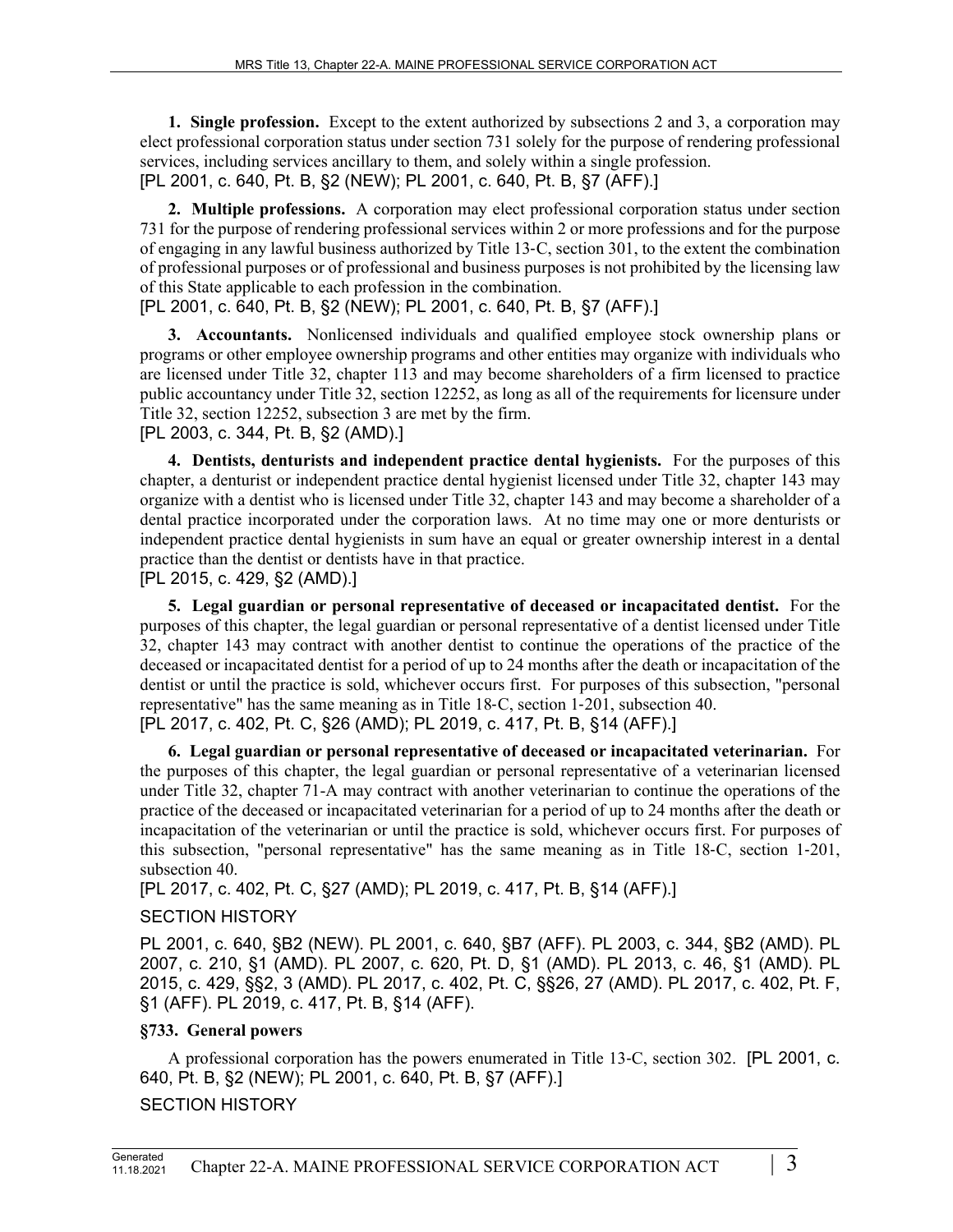PL 2001, c. 640, §B2 (NEW). PL 2001, c. 640, §B7 (AFF).

### **§734. Rendering professional services**

**1. License required.** A domestic professional corporation or foreign professional corporation may render professional services in this State only through individuals licensed or otherwise authorized in this State to render the services.

[PL 2001, c. 640, Pt. B, §2 (NEW); PL 2001, c. 640, Pt. B, §7 (AFF).]

**2. Scope.** Nothing in subsection 1 may be construed to:

A. Require an individual employed by a professional corporation to be licensed to perform services for the corporation if a license is not otherwise required; [PL 2001, c. 640, Pt. B, §2 (NEW); PL 2001, c. 640, Pt. B, §7 (AFF).]

B. Prohibit a licensed individual from rendering professional services in that individual's individual capacity even though that individual is a shareholder, director, officer, employee or agent of a domestic professional corporation or foreign professional corporation; or [PL 2001, c. 640, Pt. B, §2 (NEW); PL 2001, c. 640, Pt. B, §7 (AFF).]

C. Prohibit an individual licensed in another state from rendering professional services for a domestic professional corporation or foreign professional corporation in this State if not prohibited by the licensing authority having jurisdiction over such professional service. [PL 2001, c. 640, Pt. B, §2 (NEW); PL 2001, c. 640, Pt. B, §7 (AFF).]

[PL 2001, c. 640, Pt. B, §2 (NEW); PL 2001, c. 640, Pt. B, §7 (AFF).]

### SECTION HISTORY

PL 2001, c. 640, §B2 (NEW). PL 2001, c. 640, §B7 (AFF).

### **§735. Prohibited activities**

**1. Limited activities.** A professional corporation may not render any professional service or engage in any business or service other than the professional service and business authorized by its articles of incorporation and services or businesses reasonably related thereto. [PL 2001, c. 640, Pt. B, §2 (NEW); PL 2001, c. 640, Pt. B, §7 (AFF).]

**2. Investments.** Nothing in subsection 1 prohibits a professional corporation from investing its funds in real estate, mortgages, securities or any other type of investment.

[PL 2001, c. 640, Pt. B, §2 (NEW); PL 2001, c. 640, Pt. B, §7 (AFF).]

## SECTION HISTORY

PL 2001, c. 640, §B2 (NEW). PL 2001, c. 640, §B7 (AFF).

## **§736. Corporate name**

**1. Words required.** The name of a domestic professional corporation or of a foreign professional corporation authorized to transact business in this State, in addition to satisfying the requirements of Title 13-C, sections 401 and 1506:

A. Must contain the words "chartered," "professional corporation," "professional association" or "service corporation" or the abbreviation "P.C.," "P.A." or "S.C."; [PL 2001, c. 640, Pt. B, §2 (NEW); PL 2001, c. 640, Pt. B, §7 (AFF).]

B. May not contain language stating or implying that it is incorporated for a purpose other than that authorized by section 732 and its articles of incorporation; and [PL 2001, c. 640, Pt. B, §2 (NEW); PL 2001, c. 640, Pt. B, §7 (AFF).]

C. Must conform with any rule adopted by the licensing authority having jurisdiction over a professional service described in the corporation's articles of incorporation. [PL 2001, c. 640, Pt. B, §2 (NEW); PL 2001, c. 640, Pt. B, §7 (AFF).]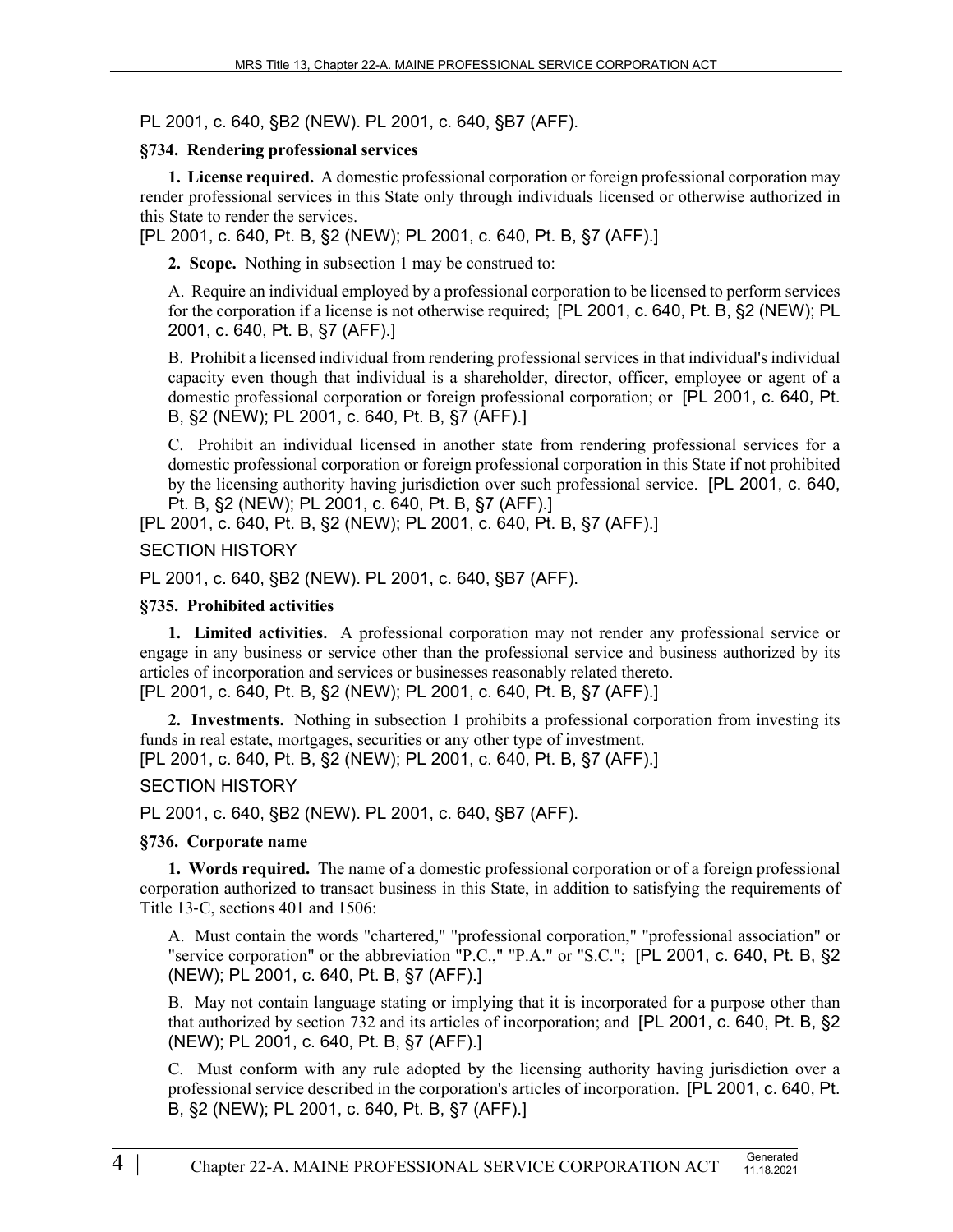[PL 2001, c. 640, Pt. B, §2 (NEW); PL 2001, c. 640, Pt. B, §7 (AFF).]

**2. Assumed or fictitious name.** A domestic professional corporation or foreign professional corporation may render professional services and exercise its authorized powers under an assumed or fictitious name, as long as the corporation has met the requirements for filing an assumed or fictitious name under Title 13‑C, section 404.

[PL 2003, c. 344, Pt. B, §3 (AMD).]

SECTION HISTORY

PL 2001, c. 640, §B2 (NEW). PL 2001, c. 640, §B7 (AFF). PL 2003, c. 344, §B3 (AMD).

# **SUBCHAPTER 3**

# **SHARES**

# **§741. Issuance of shares**

**1. Qualified shareholders.** A professional corporation may issue shares, fractional shares and rights or options to purchase shares only to:

A. Individuals who are authorized by law in this State or another state to render a professional service described in the corporation's articles of incorporation; [PL 2001, c. 640, Pt. B, §2 (NEW); PL 2001, c. 640, Pt. B, §7 (AFF).]

A-1. Nonlicensed individuals authorized to organize with licensed individuals pursuant to section 732, subsection 3; [PL 2003, c. 344, Pt. D, §7 (NEW).]

B. General partnerships in which all the partners are qualified persons with respect to the professional corporation and in which at least one partner is authorized by law in this State to render a professional service described in the corporation's articles of incorporation; [PL 2001, c. 640, Pt. B, §2 (NEW); PL 2001, c. 640, Pt. B, §7 (AFF).]

C. Professional corporations, professional limited liability companies or professional limited liability partnerships, domestic or foreign, authorized by law in this State to render a professional service described in the corporation's articles of incorporation; [PL 2003, c. 344, Pt. B, §4 (AMD).]

D. Any other entity that is authorized by law to provide the same professional service provided by the professional corporation; or [PL 2003, c. 344, Pt. B, §4 (AMD).]

E. Any other person or entity, including employee stock ownership plans or programs and other employee ownership programs, that the licensing authority with jurisdiction over the professional corporation determines is qualified to hold shares of such a professional corporation. [PL 2003, c. 344, Pt. B, §5 (NEW).]

[PL 2003, c. 344, Pt. B, §§4, 5 (AMD); PL 2003, c. 344, Pt. D, §7 (AMD).]

**2. Licensing authority jurisdiction.** If a licensing authority with jurisdiction over a profession considers it necessary to prevent violation of the ethical standards of the profession, the authority may adopt rules under its general rule-making authority or other regulatory authority to restrict or condition, or revoke in part, the authority of professional corporations subject to its jurisdiction to issue shares. A rule described in this subsection does not, of itself, make a shareholder of a professional corporation at the time the rule becomes effective a disqualified person.

[PL 2001, c. 640, Pt. B, §2 (NEW); PL 2001, c. 640, Pt. B, §7 (AFF).]

**3. Unlawful shares void.** Shares issued in violation of this section or a rule described in subsection 2 are void.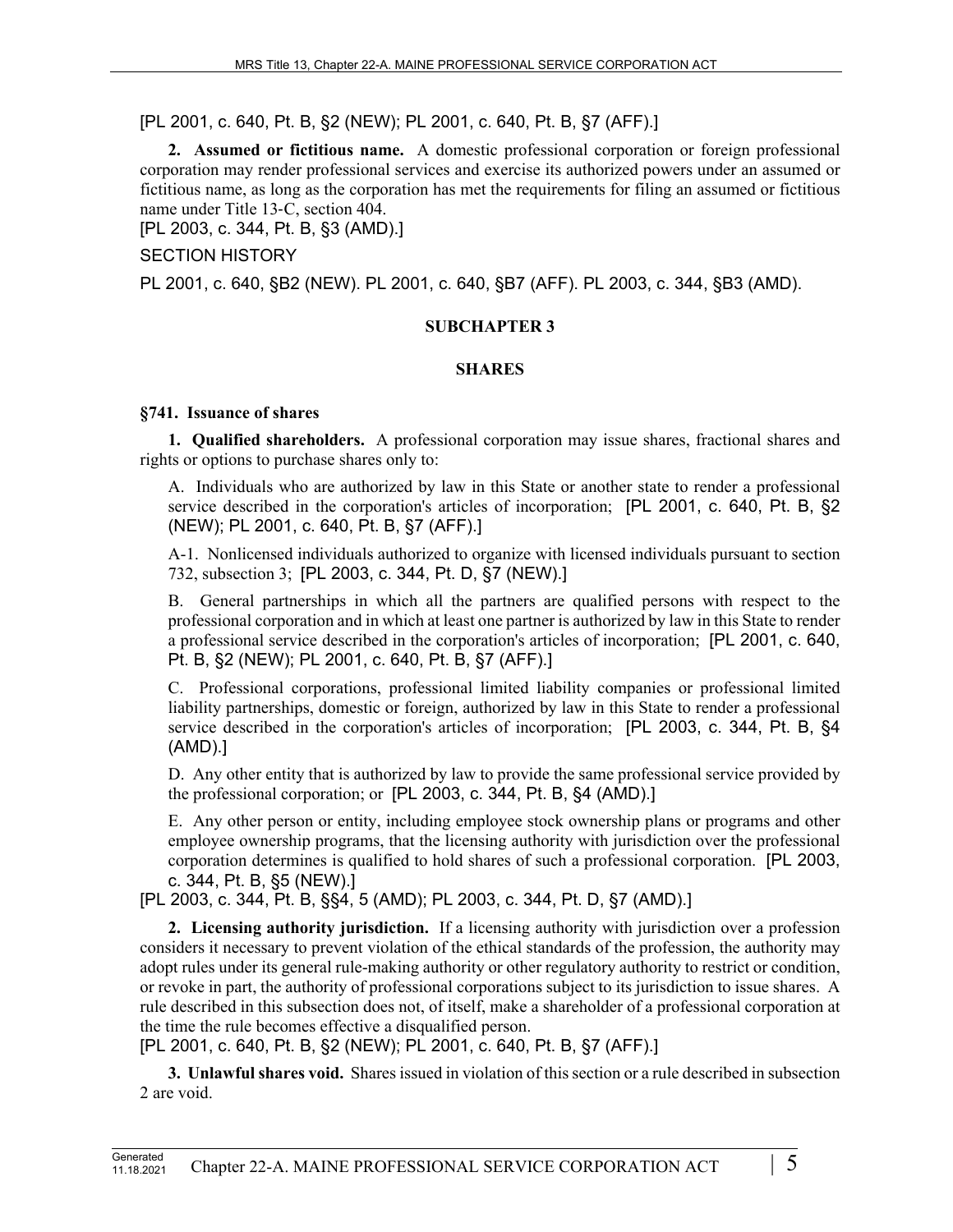[PL 2001, c. 640, Pt. B, §2 (NEW); PL 2001, c. 640, Pt. B, §7 (AFF).]

SECTION HISTORY

PL 2001, c. 640, §B2 (NEW). PL 2001, c. 640, §B7 (AFF). PL 2003, c. 344, §§B4,5,D7 (AMD).

### **§742. Share transfer restriction**

**1. Limit to transfers.** A shareholder of a professional corporation may transfer or pledge shares, fractional shares and rights or options to purchase shares of the corporation only to qualified persons. [PL 2001, c. 640, Pt. B, §2 (NEW); PL 2001, c. 640, Pt. B, §7 (AFF).]

**2. Other transfers void.** A transfer of shares made in violation of subsection 1, except one made by operation of law or court judgment, is void.

[PL 2001, c. 640, Pt. B, §2 (NEW); PL 2001, c. 640, Pt. B, §7 (AFF).]

### SECTION HISTORY

PL 2001, c. 640, §B2 (NEW). PL 2001, c. 640, §B7 (AFF).

### **§743. Compulsory acquisition of shares after death or disqualification of shareholder**

**1. Triggering events.** A professional corporation must acquire or cause to be acquired by a qualified person the shares of its shareholder if:

A. The shareholder dies; [PL 2001, c. 640, Pt. B, §2 (NEW); PL 2001, c. 640, Pt. B, §7 (AFF).]

B. The shareholder becomes a disqualified person, except as provided in subsection 4; or [PL 2001, c. 640, Pt. B, §2 (NEW); PL 2001, c. 640, Pt. B, §7 (AFF).]

C. The shares are transferred by operation of law or court judgment to a disqualified person, except as provided in subsection 4. [PL 2001, c. 640, Pt. B, §2 (NEW); PL 2001, c. 640, Pt. B, §7 (AFF).]

[PL 2001, c. 640, Pt. B, §2 (NEW); PL 2001, c. 640, Pt. B, §7 (AFF).]

**2. Agreements binding.** If a professional corporation's articles of incorporation or bylaws or a private agreement provides the terms, price and other conditions for the acquisition of the shares of a shareholder upon the occurrence of an event described in subsection 1, then that article, bylaw or private agreement is binding on the parties and is specifically enforceable.

[PL 2001, c. 640, Pt. B, §2 (NEW); PL 2001, c. 640, Pt. B, §7 (AFF).]

**3. Corporate acquisition of shares.** In the absence of an article provision, bylaw provision or private agreement described in subsection 2, a professional corporation shall acquire the shares in accordance with section 744; except that, if the disqualified person rejects the corporation's purchase offer, either the person or the corporation may commence a proceeding under section 745 to determine the fair value of the shares.

[PL 2001, c. 640, Pt. B, §2 (NEW); PL 2001, c. 640, Pt. B, §7 (AFF).]

**4. Limited disqualification.** In the absence of an article provision, bylaw provision or private agreement described in subsection 2, this section does not require the acquisition of shares in the event of a shareholder's becoming a disqualified person if the disqualification lasts no more than 5 months from the date the disqualification or the transfer of shares pursuant to subsection 1 occurs. [PL 2001, c. 640, Pt. B, §2 (NEW); PL 2001, c. 640, Pt. B, §7 (AFF).]

**5. Other benefits unaffected.** Nothing in this section or section 744 prevents or relieves a professional corporation from paying pension benefits or other deferred compensation for services rendered to a former shareholder if otherwise permitted by law.

[PL 2001, c. 640, Pt. B, §2 (NEW); PL 2001, c. 640, Pt. B, §7 (AFF).]

SECTION HISTORY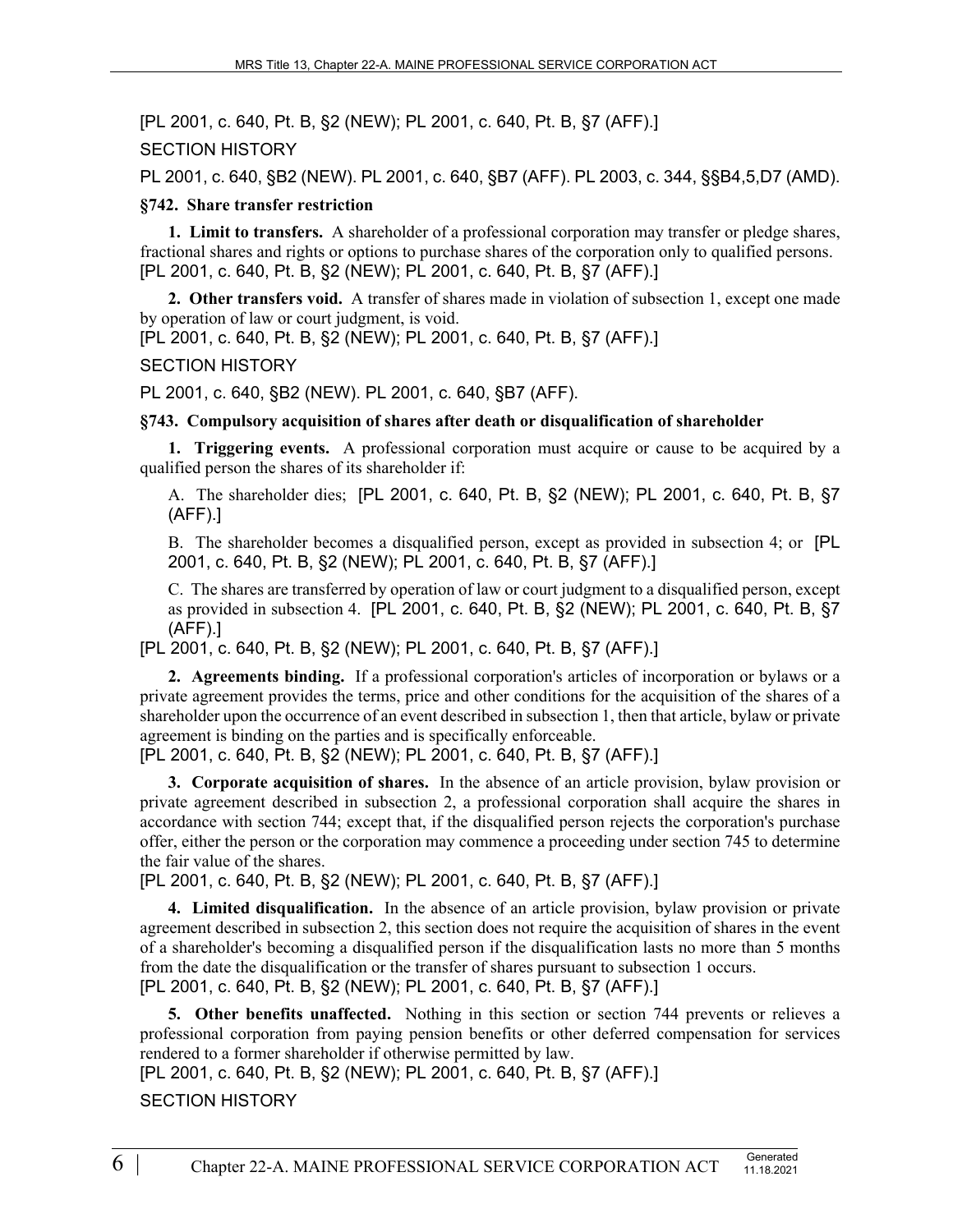PL 2001, c. 640, §B2 (NEW). PL 2001, c. 640, §B7 (AFF).

## **§744. Acquisition procedure**

**1. Written notice.** In the absence of an article provision, bylaw provision or private agreement described in section 743, subsection 2, if shares must be acquired under section 743, a professional corporation shall deliver a written notice to the executor or administrator of the estate of its deceased shareholder, or to the disqualified person or transferee, offering to purchase the shares at a price the corporation believes represents their fair value as of the date of death, disqualification or transfer. The offer notice must be accompanied by the corporation's balance sheet for a fiscal year ending not more than 16 months before the effective date of the offer notice, an income statement for that year, a statement of changes in shareholders' equity for that year and the latest available interim financial statements, if any.

[PL 2001, c. 640, Pt. B, §2 (NEW); PL 2001, c. 640, Pt. B, §7 (AFF).]

**2. Option period.** A disqualified person has 30 days from the effective date of the notice provided pursuant to subsection 1 to accept the professional corporation's offer or demand that the corporation commence a proceeding under section 745 to determine the fair value of that disqualified person's shares. If the disqualified person accepts the offer, the corporation shall make payment for the shares within 60 days from the effective date of the offer notice, unless a later date is agreed on, upon the disqualified person's surrender of the shares to the corporation.

[PL 2001, c. 640, Pt. B, §2 (NEW); PL 2001, c. 640, Pt. B, §7 (AFF).]

**3. Termination of interest.** After a professional corporation makes payment for shares in accordance with this section, a disqualified person has no further interest in those shares. [PL 2001, c. 640, Pt. B, §2 (NEW); PL 2001, c. 640, Pt. B, §7 (AFF).]

## SECTION HISTORY

PL 2001, c. 640, §B2 (NEW). PL 2001, c. 640, §B7 (AFF).

# **§745. Court action to appraise shares**

**1. Demand for proceeding.** If a disqualified person does not accept a professional corporation's offer under section 744, subsection 2 within the 30-day period, the disqualified person at any time during the 60-day period following the effective date of the notice may deliver a written notice to the corporation demanding that it commence a proceeding to determine the fair value of the shares. The corporation may commence a proceeding at any time during the 60 days following the effective date of its offer notice. If the corporation does not commence such a proceeding, the disqualified person may commence a proceeding against the corporation to determine the fair value of those shares. [PL 2001, c. 640, Pt. B, §2 (NEW); PL 2001, c. 640, Pt. B, §7 (AFF).]

**2. Court procedure.** A professional corporation or disqualified person shall commence a proceeding under this section in the Superior Court of the county where the corporation's principal office or, if there is no principal office in this State, its registered office is located. The corporation shall make the disqualified person a party to the proceeding as in an action against the disqualified person's shares. The jurisdiction of the court in which the proceeding is commenced is plenary and exclusive.

[PL 2001, c. 640, Pt. B, §2 (NEW); PL 2001, c. 640, Pt. B, §7 (AFF).]

**3. Appraisers.** The court may appoint one or more persons as appraisers to receive evidence and recommend decision on the question of fair value. The appraisers have the power described in the order appointing them or in any amendment to it.

[PL 2001, c. 640, Pt. B, §2 (NEW); PL 2001, c. 640, Pt. B, §7 (AFF).]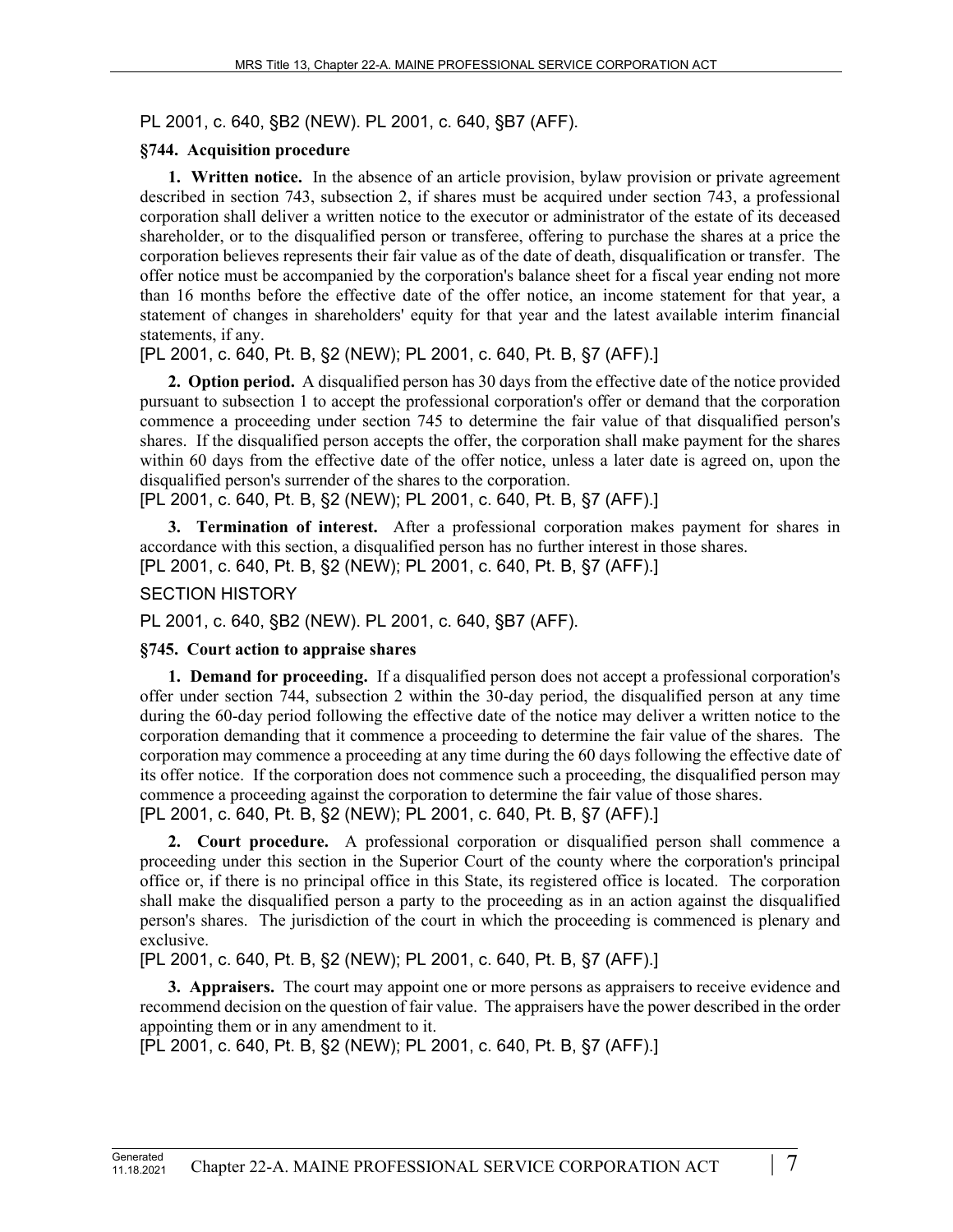**4. Valuation date.** A disqualified person is entitled to judgment for the fair value of the person's shares determined by the court as of the date of death, disqualification or transfer together with interest from that date at a rate found by the court to be fair and equitable.

[PL 2001, c. 640, Pt. B, §2 (NEW); PL 2001, c. 640, Pt. B, §7 (AFF).]

**5. Payment installments.** The court may order a judgment ordered under this section paid in installments determined by the court.

[PL 2001, c. 640, Pt. B, §2 (NEW); PL 2001, c. 640, Pt. B, §7 (AFF).]

### SECTION HISTORY

PL 2001, c. 640, §B2 (NEW). PL 2001, c. 640, §B7 (AFF).

### **§746. Court costs and fees of experts**

**1. Assessment of costs.** The court in an appraisal proceeding commenced under section 745 shall determine all costs of the proceeding, including the reasonable compensation and expenses of appraisers appointed by the court, and shall assess the costs against the professional corporation; except that the court may assess costs against the disqualified person in an amount the court finds equitable if the court finds the person acted arbitrarily, vexatiously or not in good faith in refusing to accept the corporation's offer.

[PL 2001, c. 640, Pt. B, §2 (NEW); PL 2001, c. 640, Pt. B, §7 (AFF).]

**2. Assessment against corporation.** In addition to costs assessed under subsection 1, the court may assess the fees and expenses of counsel and experts for a disqualified person against the professional corporation and in favor of the person if the court finds that the fair value of the person's shares substantially exceeded the amount offered by the corporation or that the corporation did not make an offer.

[PL 2001, c. 640, Pt. B, §2 (NEW); PL 2001, c. 640, Pt. B, §7 (AFF).]

#### SECTION HISTORY

PL 2001, c. 640, §B2 (NEW). PL 2001, c. 640, §B7 (AFF).

#### **§747. Cancellation of disqualified shares**

If the shares of a disqualified person are not acquired pursuant to section 743 within 10 months after the death of the shareholder or within 5 months after the disqualification or transfer, the professional corporation shall immediately cancel the shares on its books and the disqualified person has no further interest as a shareholder in the corporation other than the right to payment for the shares under section 743. [PL 2001, c. 640, Pt. B, §2 (NEW); PL 2001, c. 640, Pt. B, §7 (AFF).]

#### SECTION HISTORY

PL 2001, c. 640, §B2 (NEW). PL 2001, c. 640, §B7 (AFF).

#### **SUBCHAPTER 4**

#### **GOVERNANCE**

## **§751. Directors and officers**

Not less than a majority of the directors of a professional corporation and all of its officers, except the clerk, secretary and treasurer, if any, must be qualified persons with respect to the corporation. [PL 2001, c. 640, Pt. B, §2 (NEW); PL 2001, c. 640, Pt. B, §7 (AFF).]

## SECTION HISTORY

PL 2001, c. 640, §B2 (NEW). PL 2001, c. 640, §B7 (AFF).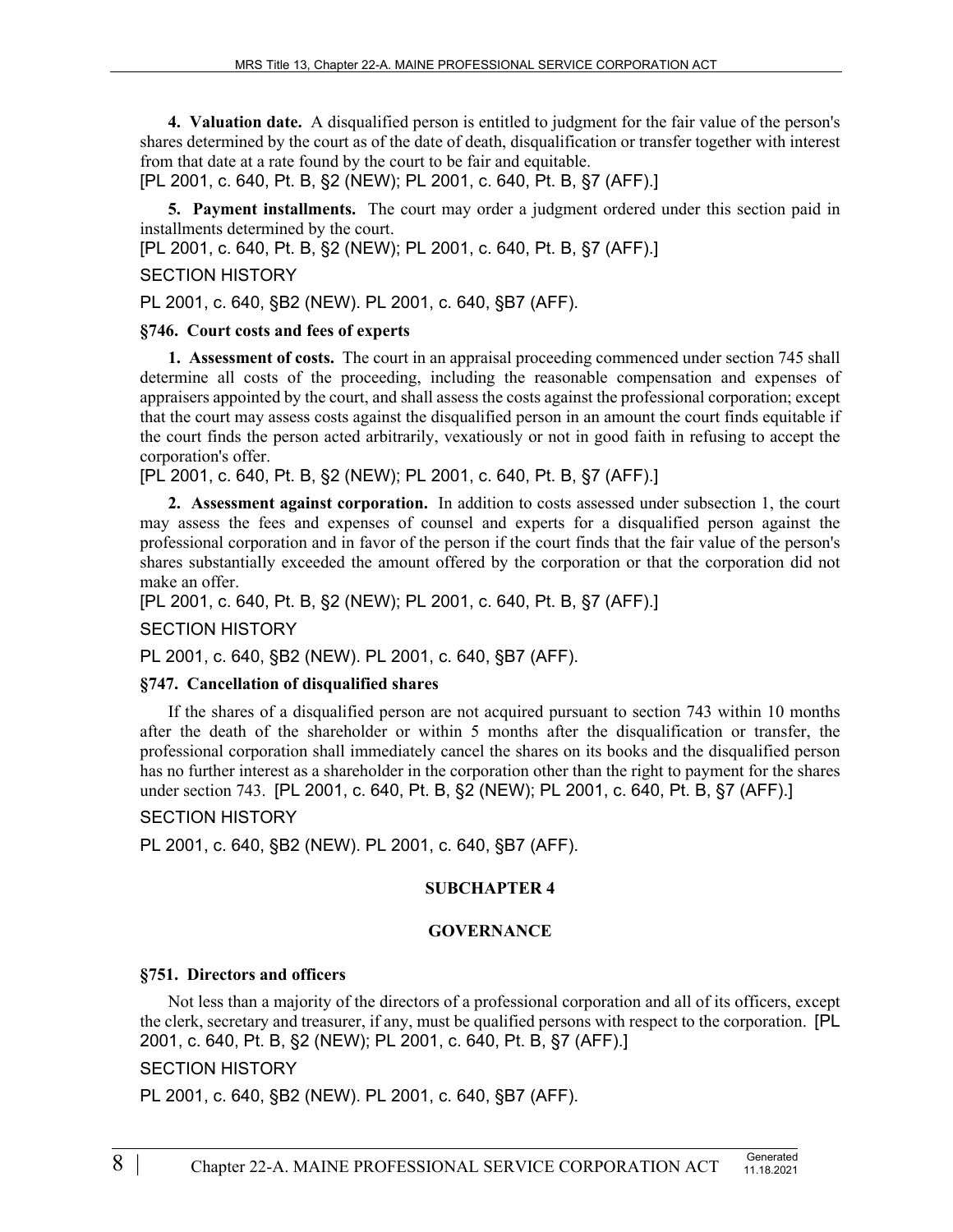## **§752. Voting of shares**

**1. Right to vote.** Except as otherwise provided in this section, only a qualified person may vote the shares of a professional corporation.

[PL 2001, c. 640, Pt. B, §2 (NEW); PL 2001, c. 640, Pt. B, §7 (AFF).]

**2. Proxies.** Only a qualified person may be appointed a proxy to vote shares of a professional corporation.

[PL 2001, c. 640, Pt. B, §2 (NEW); PL 2001, c. 640, Pt. B, §7 (AFF).]

**3. Voting trusts.** A voting trust with respect to shares of a professional corporation is not valid unless all of its trustees and beneficiaries are qualified persons; except that, if a beneficiary who is a qualified person dies or becomes a disqualified person, a voting trust valid under this subsection continues to be valid for 10 months after the date of death or for 5 months after the disqualification occurred.

[PL 2001, c. 640, Pt. B, §2 (NEW); PL 2001, c. 640, Pt. B, §7 (AFF).]

**4. Limited voting right.** Any shares transferred to a disqualified person by reason of the death of a qualified person or by operation of law may be voted by such disqualified person only for the purposes of amending the articles of incorporation to convert to a regular business corporation or dissolving the professional corporation.

[PL 2001, c. 640, Pt. B, §2 (NEW); PL 2001, c. 640, Pt. B, §7 (AFF).]

## SECTION HISTORY

PL 2001, c. 640, §B2 (NEW). PL 2001, c. 640, §B7 (AFF).

## **§753. Responsibility for professional services**

**1. Relationship between professional and recipient of services.** This chapter does not modify the liability of a person rendering a professional service with respect to that service. [PL 2001, c. 640, Pt. B, §2 (NEW); PL 2001, c. 640, Pt. B, §7 (AFF).]

**2. Shareholder liability for debts and claims.** Except as provided in subsection 3, the liability of shareholders for the debts of and claims against a corporation is the same as that of shareholders of a business corporation.

[PL 2001, c. 640, Pt. B, §2 (NEW); PL 2001, c. 640, Pt. B, §7 (AFF).]

**3. Shareholder liability arising from rendering professional service.** A shareholder is jointly and severally liable for claims arising from the rendering of a professional service by a domestic professional corporation or foreign professional corporation if that shareholder:

A. Personally and directly participated in rendering that portion of a professional service that was performed negligently or in breach of any other legal duty; or [PL 2001, c. 640, Pt. B, §2 (NEW); PL 2001, c. 640, Pt. B, §7 (AFF).]

B. Directly supervised and controlled that portion of a professional service rendered by another person that was performed negligently or in breach of any other legal duty. [PL 2001, c. 640, Pt. B, §2 (NEW); PL 2001, c. 640, Pt. B, §7 (AFF).]

[PL 2001, c. 640, Pt. B, §2 (NEW); PL 2001, c. 640, Pt. B, §7 (AFF).]

SECTION HISTORY

PL 2001, c. 640, §B2 (NEW). PL 2001, c. 640, §B7 (AFF).

# **SUBCHAPTER 5**

# **REORGANIZATION AND TERMINATION**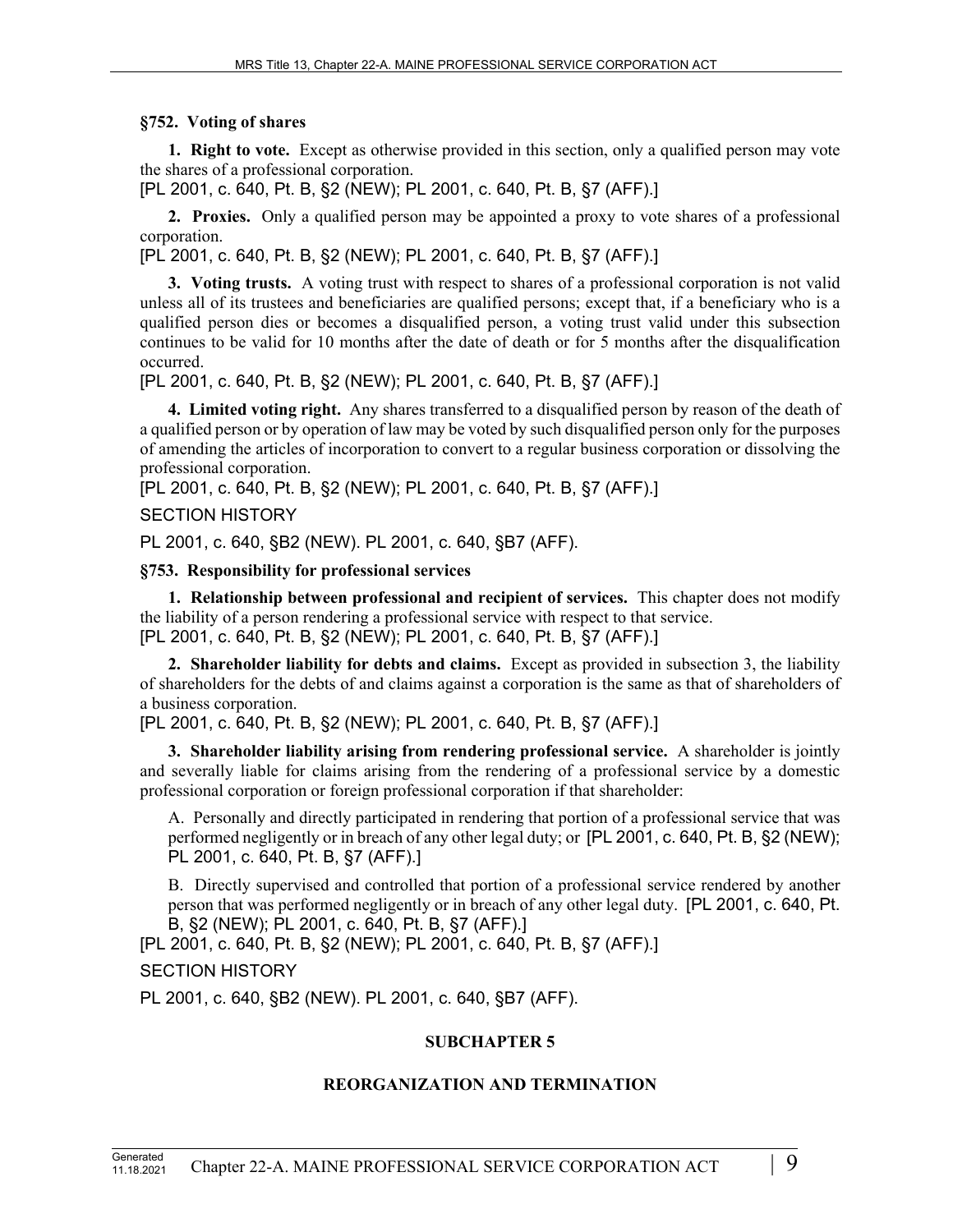## **§761. Merger**

**1. Merger allowed.** A professional corporation may merge with another domestic professional corporation or foreign professional corporation or with a domestic or foreign business entity as defined in Title 13‑C if all the interest holders of the constituent entities are qualified to be interest holders of the surviving entity.

[PL 2001, c. 640, Pt. B, §2 (NEW); PL 2001, c. 640, Pt. B, §7 (AFF).]

**2. Compliance.** After a merger in accordance with subsection 1, if the surviving corporation is to render in this State any of the professional services described in section 723, subsection 7, paragraph A, the surviving corporation must comply with this Act.

[PL 2001, c. 640, Pt. B, §2 (NEW); PL 2001, c. 640, Pt. B, §7 (AFF).]

## SECTION HISTORY

PL 2001, c. 640, §B2 (NEW). PL 2001, c. 640, §B7 (AFF).

## **§762. Termination of professional activities**

If a professional corporation ceases to render professional services, it must amend its articles of incorporation to delete references to rendering professional services and to conform its corporate name to the requirements of Title 13‑C, section 401. After the amendment becomes effective, the corporation may continue in existence as a business corporation under Title 13‑C and the corporation is no longer subject to this Act. [PL 2001, c. 640, Pt. B, §2 (NEW); PL 2001, c. 640, Pt. B, §7 (AFF).]

## SECTION HISTORY

PL 2001, c. 640, §B2 (NEW). PL 2001, c. 640, §B7 (AFF).

## **§763. Judicial dissolution**

The Attorney General may commence a proceeding under Title 13‑C, sections 1430 to 1433 to dissolve a professional corporation if: [PL 2001, c. 640, Pt. B, §2 (NEW); PL 2001, c. 640, Pt. B, §7 (AFF).]

**1. Service of notice of violation.** The Secretary of State serves written notice on the professional corporation under Title 5, section 113 that it has violated or is violating a provision or provisions of this Act;

[PL 2007, c. 323, Pt. G, §1 (AMD); PL 2007, c. 323, Pt. G, §4 (AFF).]

**2. Failure to correct.** The professional corporation does not correct each alleged violation or demonstrate to the reasonable satisfaction of the Secretary of State that the violation or violations did not occur, within 60 days after service of the notice is perfected under Title 5, section 113; and [PL 2007, c. 323, Pt. G, §2 (AMD); PL 2007, c. 323, Pt. G, §4 (AFF).]

**3. Certify.** The Secretary of State certifies to the Attorney General a description of the violation or violations, that it notified the professional corporation of the violation or violations and that the corporation did not correct the violation or violations or demonstrate that the violation or violations did not occur, within 60 days after perfection of service of the notice.

[PL 2001, c. 640, Pt. B, §2 (NEW); PL 2001, c. 640, Pt. B, §7 (AFF).]

# SECTION HISTORY

PL 2001, c. 640, §B2 (NEW). PL 2001, c. 640, §B7 (AFF). PL 2007, c. 323, Pt. G, §§1, 2 (AMD). PL 2007, c. 323, Pt. G, §4 (AFF).

# **SUBCHAPTER 6**

# **FOREIGN PROFESSIONAL CORPORATIONS**